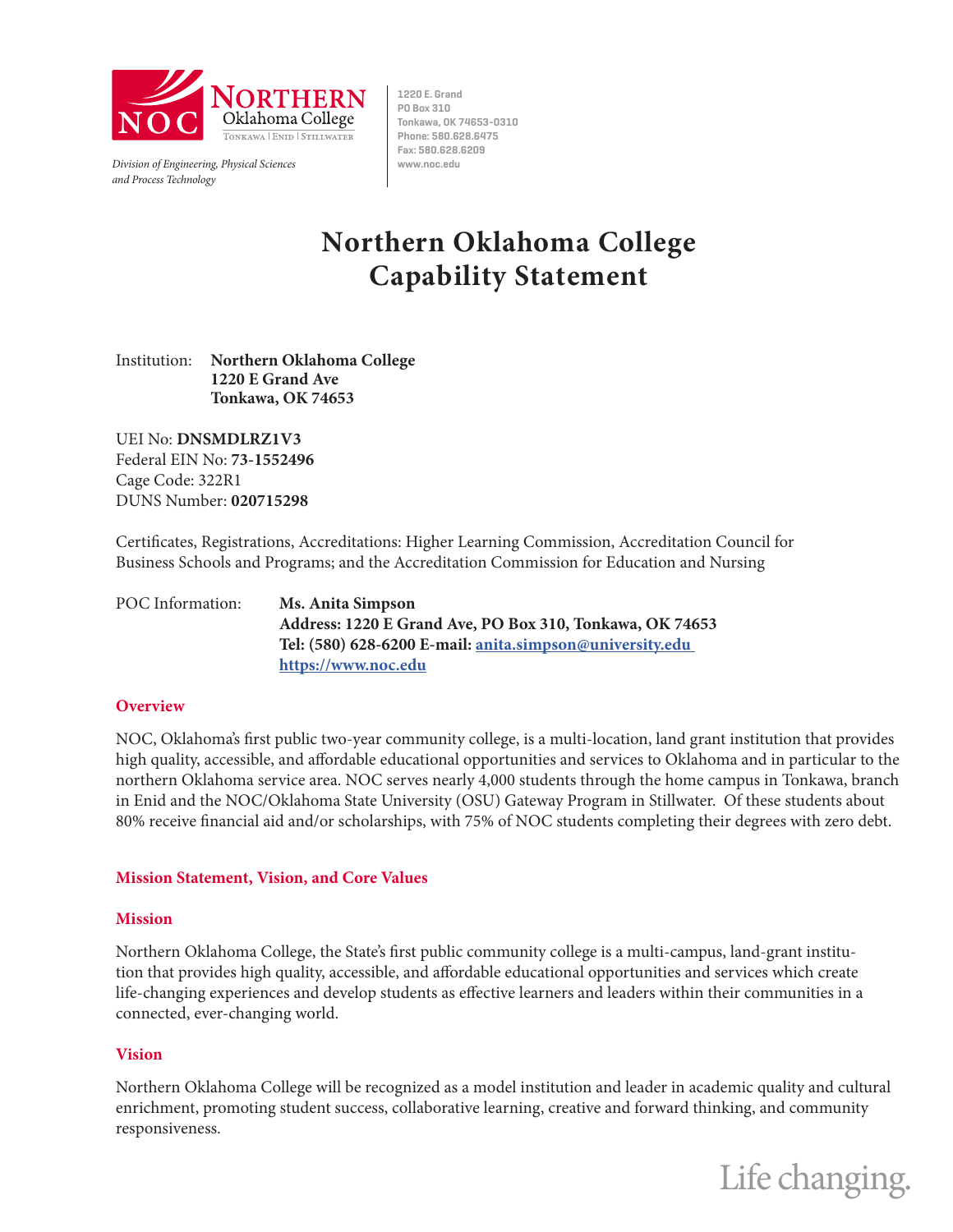

*Division of Engineering, Physical Sciences* **www.noc.edu** *and Process Technology*

**1220 E. Grand PO Box 310 Tonkawa, OK 74653-0310 Phone: 580.628.6475 Fax: 580.628.6209**

# **Core Values**

#### *Personalized Education:*

We believe in providing individualized services that lead our students to achieving their academic goals in a welcoming and safe environment.

We believe in providing support to students in and out of the classroom so that they receive a full college experience with diverse opportunities.

# *Community and Civic Engagement:*

We believe that educated citizens are necessary for a healthy, democratic society, and that free and open expression and an appreciation for diversity are cornerstones of higher education.

We believe in economic and environmental sustainability and the importance of enriching the intellectual, artistic, economic, and social resources of our communities.

#### *Continuous Improvement:*

We believe in the inherent value of intellectual pursuit for both personal and professional growth, as well as in the need to prepare students for 21st century professions.

We believe that a knowledge-centered institution is vital to a knowledge-based economy, and we measure our success against national models and standards of excellence.

# **Facilities**

*Northern Oklahoma College is a multi-location institution. The Tonkawa Campus, established in 1901, serves as* the administrative center for Northern. All program oversight in academic, financial, student service, personnel, development, physical plant, and information technology is housed in Tonkawa. Over 1,500 students attend class on site, by ITV, or via online. Offering over 20 distinct degree paths with over 40-degree options and an array of courses, Northern distinguishes itself as a leading community college in Oklahoma. The Tonkawa Campus houses the Sheep Center as well as the Process Technology Programs.

*The Enid Site,* established in 1999 offering multiple two-year liberal arts degree programs to some 800 students each semester. The Enid site is home to The Mackie Planetarium and has an observatory. The Astronomy program works in conjunction with telescopes around the world.

*The Stillwater Site*, established in 2003, serves multiple missions to area students. Primarily a Gateway Program, the Stillwater site serves students who would otherwise not be admitted to Oklahoma State University. The site, however, also admits students seeking general education courses that transfer to other comprehensive colleges and universities. Northern Stillwater admits approximately 300 new students each fall and spring semester, serving some 1,700 students. A new Classroom Building completed in August 2018.